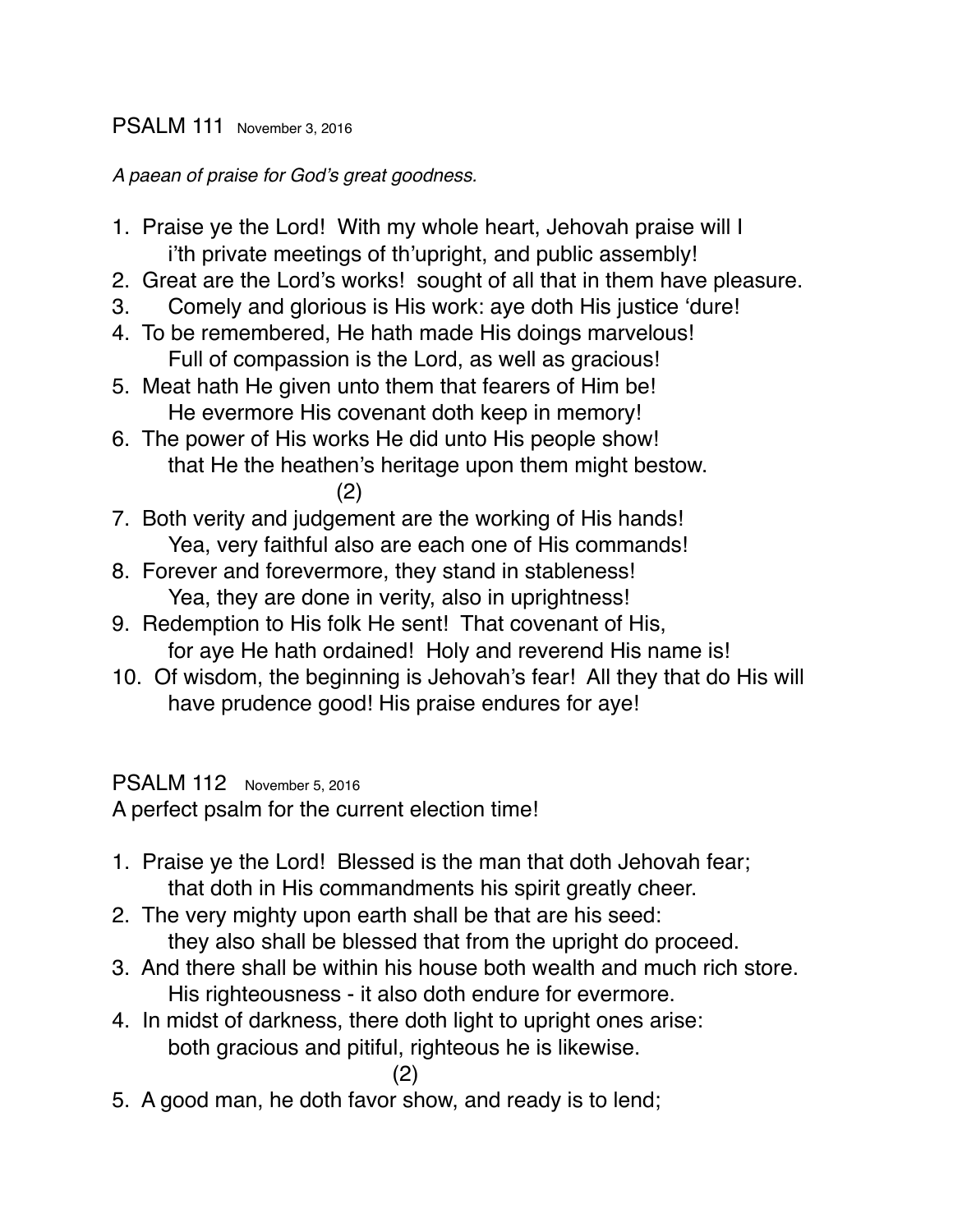and with discretion his affairs he carries to an end.

- 6. That man shall not assuredly forever moved be. The righteous man - he shall be had in lasting memory.
- 7. By evil tidings that he hears, he shall not be afraid: his trust he putting in the Lord, his heart is firmly stayed.
- 8. His heart is sure established, fear shall not him surprise, until he see what he desires upon his enemies.
- 9 He hath dispersed, hath given to the poor; his justice constantly endureth and his horn shall be with honor lifted high.
- 10. The wicked shall see and be grieved; gnash with his teeth shall he and melt away; and their desire shall fail that wicked be.

# PSALM 113 November 6, 2016

*A psalm of praise to the Lord for His salvation and blessings.*

- 1. The Lord, praise ye! Praise ye the Lord! His servants, God's name praise!
- 2. Oh! blessed be Jehovah's name, from henceforth and always!
- 3. From rising to the setting sun, the Lord's name 's to be praised!
- 4. The Lord, all nations is above! O're heav'ns, His glory rais'd!
- 5. Who is like to the Lord our God, Who upon earth doth dwell!
- 6. Who humble doth Himself, to view in heaven; in earth, as well!
- 7. The needy from the dust He lifts! The poor lifts from the dung,
- 8. that he with princes may him set: his people's peers among!
- 9. The barren woman, He doth make to keep house, and to be a joyful mother of children! Wherefore, the Lord praise ye!

# PSALM 114 November 6, 2016

*Remembering the awesome miracles accompanying salvation.*

1. When Israel did depart th'Egyptians from among,

and Jacob's house from a people that were of a strange tongue,

- 2. Judah His holy place, Isr'el's dominion was.
- 3. The sea, it saw and fled! Jordan was forced back, to pass!
- 4. The mountains, they did leap upwards like unto rams! The little hills, also: they did leap up like unto lambs!
- 5. Thou, sea: what made thee fly? Thou, Jordan: back to go?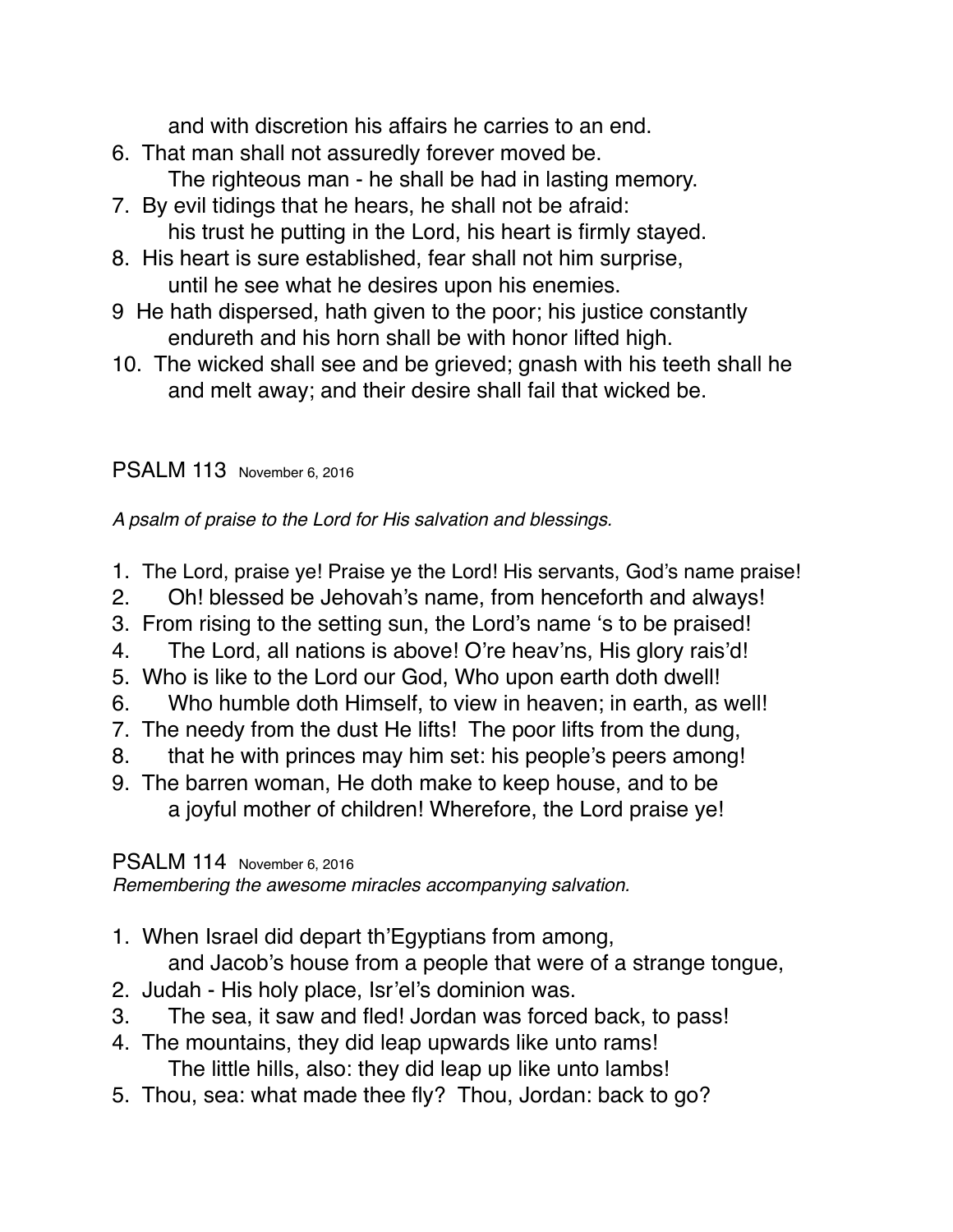- 6. Ye mountains: that ye skipped like rams? Like lambs, ye hills, also?
- 7. Earth, at God's presence dread! At Jacob's God's presence!
- 8. The rock Who turns to water's lake! Springs, He from flint- sends thence!

PSALM 115 November 6, 2016

*The foolishness of trusting in idols; the wisdom of trusting the Lord.*

- 1. Not to us, nor unto us, Lord, but glory to Thy name afford, for Thy mercy; for Thy truth's sake.
- 2. The heathen, wherefore should they say: "Where is their God now gone away?"
- 3. But heav'n 's, our God, His seat doth make!

He hath done whatsoe'er He would.

- 4. Their idols are silver and gold. The handiwork of men, they were.
- 5. Mouths have they: speechless, yet they be. Eyes have they: but they do not see.
- 6. Ears have they: but they do not hear.

Noses have they: but do not smell.

- 7. Hands have they: but cannot handle. Feet have they:but they do not go. And through their throat, they never spake.
- 8. Like them are they that do them make; and all that trust in them are so.
- 9. Trust in the Lord, oh, Israel! He is their help! their shield, as well!
- 10. Oh! Aaron's house: the Lord trust ye! He is their help; and He their shield!
- 11. Who fear the Lord, trust to Him yield: their help - also, their shield - is He!

# (2)

12. The Lord hath mindful been of us: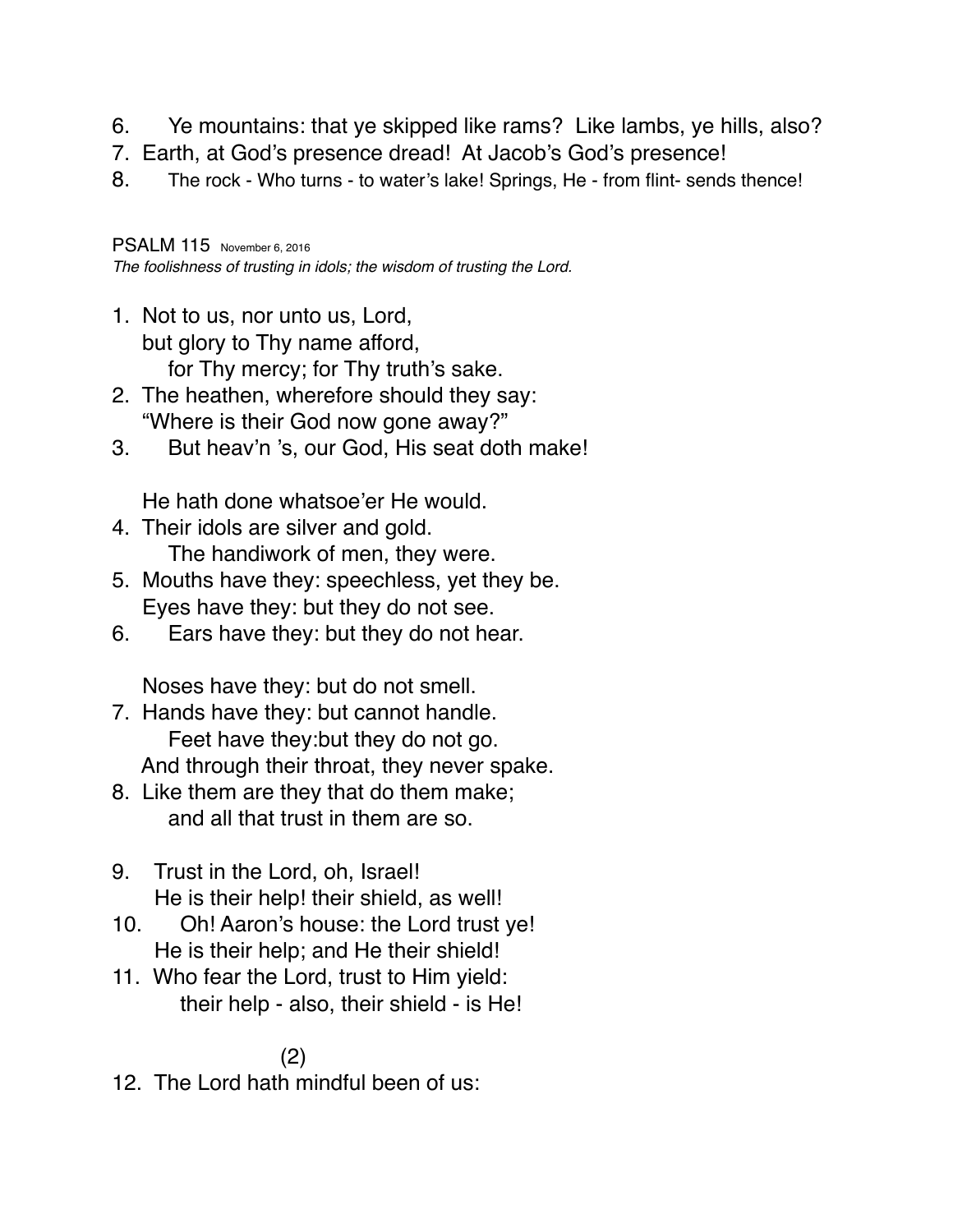He'll bless us; He'll bless Israel's house; blessing He'll Aaron's house afford!

- 13. He'll bless God's fearers great and small.
- 14. You and your sons, the Lord much shall increase still! You blessed of the Lord,
- 16. Which heaven and earth made! Heav'ns' heav'n's the Lords; but th'earth, men's sons gives He.
- 17. The Lord's praise dead do not afford; nor any that to silence bow.
- 18. But we will bless the Lord, both now and ever henceforth! Praise the Lord!

### PSALM 116 November 6, 2016

*Humble praise for deliverance from great doubt and depression.*

- 1. I love the Lord, because He doth my voice and prayer hear!
- 2. And in my days will call, because He bow'd to me His ear.
- 3. The pangs of death on every side, about beset me round. The pains of hell gat hold on me: distress and grief I found.
- 4. Upon Jehovah's name, therefore, I call-ed and did say, "Deliver, Thou, my soul, oh, Lord! I do Thee humbly pray!"
- 5. Gracious the Lord, and just! Our God is merciful, also!
- 6. The Lord, the simple keeps, and He saved me when I was low!
- 7. Oh, thou, my soul, do thou return unto thy quiet rest: because the Lord to thee Himself hath bounteously expressed!
- 8. For Thou hast freed my soul from death; mine eyes from tears; from fall,
- 9. my feet. Before the Lord i' th'land of living, walk I shall.

#### (2)

- 10. I did believe: therefore, I spake. Affected much, was I.
- 11. That every man a liar is, I did say hastily.
- 12. What shall I render to the Lord to me, for 's benefits, all!
- 13. I'll take the cup of saving health, and on the Lord's name call!
- 14. In presence, now, of all His folk, I'll pay the Lord my vows.
- 15. Of His saints, in Jehovah's sight, the death is precious!
- 16. I am thy servant, truly Lord! Thine own servant, am I! I am the son of thy handmaid: my bands Thou didst untie.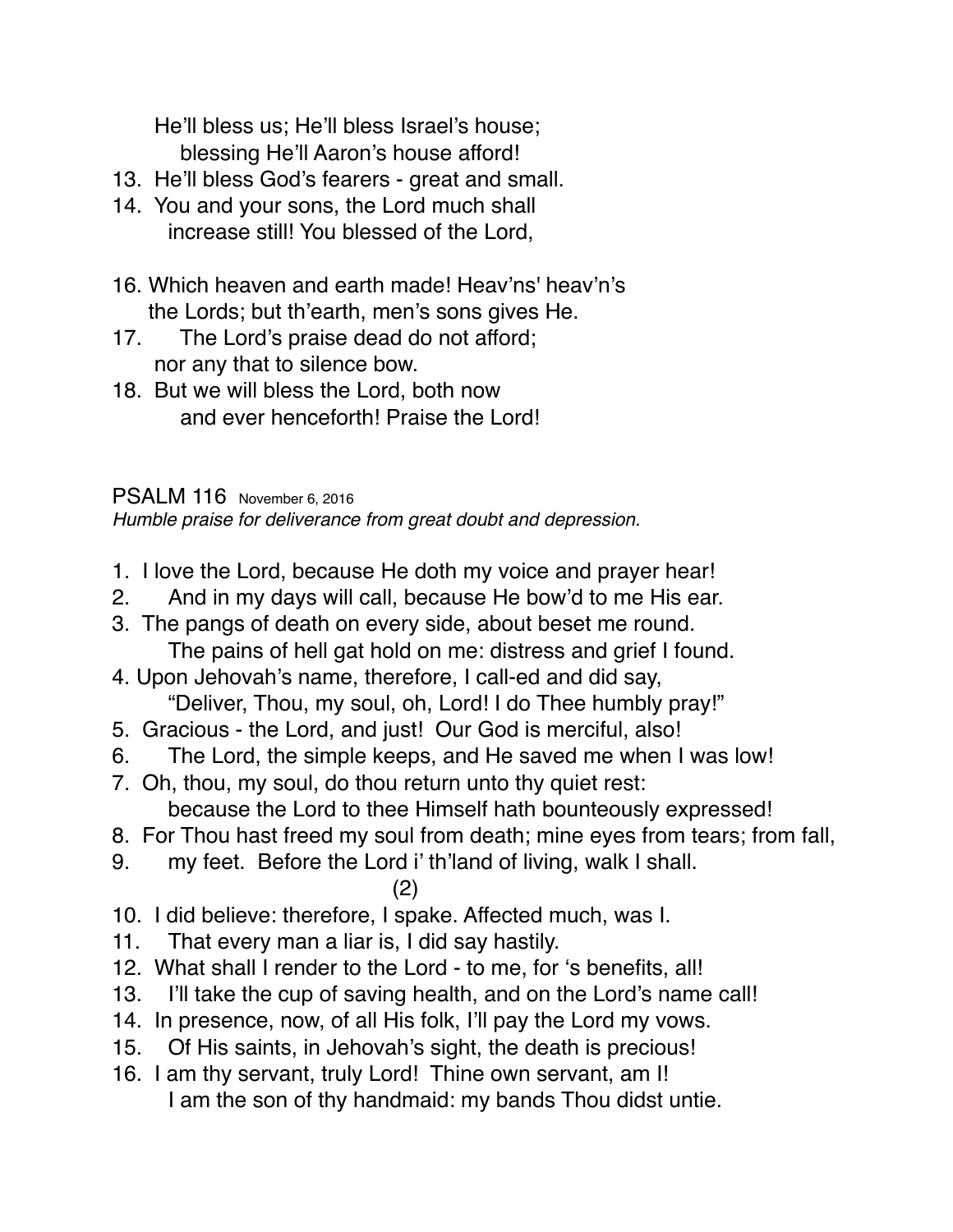- 17. Of thanksgiving, the sacrifice, offer to Thee I will! Jehovah's name, I earnestly will call upon it, still!
- 18. Unto Jehovah, I will pay the vows were made by me, now, in the presence of all them that His own people be!
- 19. Within the courts of the Lord's house! even in the midst of thee, oh, thou city Jerusalem! — oh! praise Jehovah, ye!

PSALM 117 November 6, 2016 *A burst of praise for God's mercy and truth.*

1. All nations - praise the Lord! Him praise, all people! 2. For His mercies be great toward us! Also, always the Lord's truth lasts! The Lord, praise ye!

## *Another of the same.*

1. All nations, praise the Lord! All folk, praise Him! 2. For His mercy is great to us; and the Lord's truth aye lasts! The Lord praise ye!

PSALM 118 November 6, 2016 *Praising God for His Son and His salvation.*

- 1. Oh, give ye thanks unto the Lord, because that good is He! Because His loving kindness lasts to perpetuity!
- 2. Forever! that His mercy lasts let Israel now say!
- 3. Let Aaron's house now say that His mercy endures for aye!
- 4. Likewise, let them now say, who Jehovah fearers be: His lovingkindness - that it lasts to perpetuity!
- 5. I did lift up my voice to God, from out of straitness great! The Lord me answered, and me placed in an enlarged seat!
- 6. The Lord's for me! I will not fear what man can do to me.
- 7. Jehovah takes my part with them that of me helpers be! Therefore, upon them that me hate, my wishes see shall I.